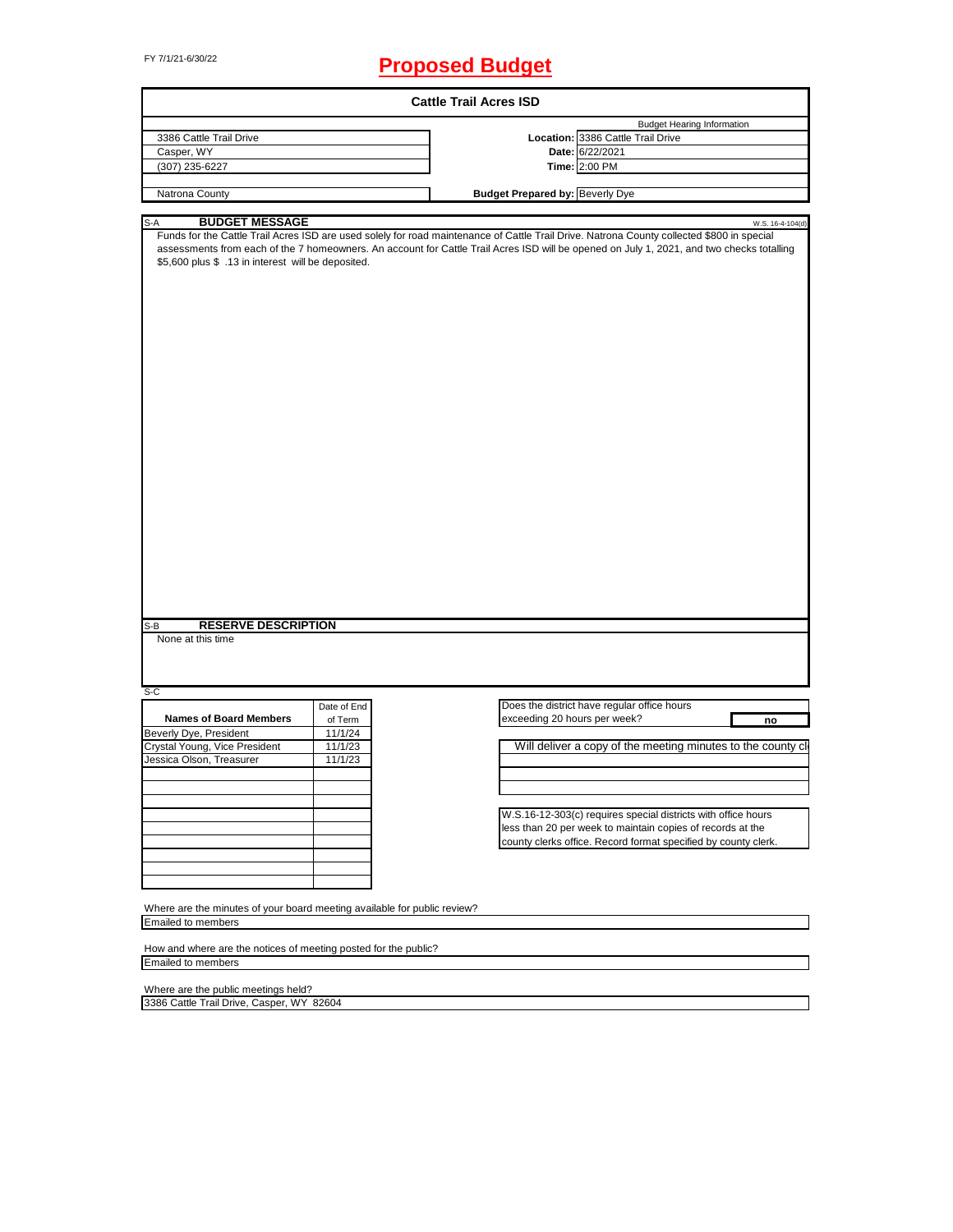## **PROPOSED BUDGET SUMMARY**

|       | <b>OVERVIEW</b>                                             | 2019-2020<br>Actual | 2020-2021<br>Estimated | 2021-2022<br>Proposed | Pending<br>Approval |
|-------|-------------------------------------------------------------|---------------------|------------------------|-----------------------|---------------------|
| $S-1$ | <b>Total Budgeted Expenditures</b>                          | \$0                 | \$0                    | \$5.600               |                     |
| $S-2$ | <b>Total Principal to Pay on Debt</b>                       | \$0                 | \$0                    |                       |                     |
| $S-3$ | <b>Total Change to Restricted Funds</b>                     | \$0                 | \$0                    |                       |                     |
|       |                                                             |                     |                        |                       |                     |
| $S-4$ | <b>Total General Fund and Forecasted Revenues Available</b> | \$0                 | \$5,600                | \$11.200              |                     |
|       |                                                             |                     |                        |                       |                     |
| $S-5$ | Amount requested from County Commissioners                  | \$0                 | \$5,600                | \$5,600               |                     |
|       |                                                             |                     |                        |                       |                     |
| $S-6$ | <b>Additional Funding Needed:</b>                           |                     |                        |                       |                     |

|                   | <b>REVENUE SUMMARY</b>                       | 2019-2020 | 2020-2021 | 2021-2022 | Pending                                                                                                                                                                                                                              |
|-------------------|----------------------------------------------|-----------|-----------|-----------|--------------------------------------------------------------------------------------------------------------------------------------------------------------------------------------------------------------------------------------|
|                   |                                              | Actual    | Estimated | Proposed  | Approval                                                                                                                                                                                                                             |
|                   |                                              |           |           |           |                                                                                                                                                                                                                                      |
| $S-7$             | <b>Operating Revenues</b>                    | \$0       | \$0       | \$0       | en de la familie de la familie de la familie de la familie de la familie de la familie de la familie de la fam<br>De la familie de la familie de la familie de la familie de la familie de la familie de la familie de la famili     |
| $S-8$             | Tax levy (From the County Treasurer)         | \$0       | \$5,600   | \$5,600   | a katika katika katika katika alikuwa alikuwa alikuwa alikuwa alikuwa alikuwa alikuwa alikuwa alikuwa alikuwa<br>Marejeo                                                                                                             |
| $S-9$             | <b>Government Support</b>                    | \$0       | \$0       | \$0       | en 1999.<br>Statistike en de statistike en de statistike en de statistike en de statistike en de statistike en de statistik<br>Statistike en de statistike en de statistike en de statistike en de statistike en de statistike en de |
| $S-10$            | Grants                                       | \$0       | \$0       | \$0       | enne<br>Gallia                                                                                                                                                                                                                       |
| $S-11$            | Other County Support (Not from Co. Treas.)   | \$0       | \$0       | \$0       | en de la falsa de la falsa de la falsa de la falsa de la falsa de la falsa de la falsa de la falsa de la falsa<br>Constituit de la falsa de la falsa de la falsa de la falsa de la falsa de la falsa de la falsa de la falsa de      |
| $S-12$            | <b>Miscellaneous</b>                         | \$0       | \$0       | \$0       | en en de la familie de la familie de la familie de la familie de la familie de la familie de la familie de la<br>Constitution de la familie de la familie de la familie de la familie de la familie de la familie de la familie      |
| $S-13$            | <b>Other Forecasted Revenue</b>              | \$0       | \$0       | \$0       | en de la familie de la familie de la familie de la familie de la familie de la familie de la familie de la fa<br>Constitution de la familie de la familie de la familie de la familie de la familie de la familie de la familie      |
| $S-14$            | <b>Total Revenue</b>                         | \$0       | \$5,600   | \$5,600   | <u> Maria San</u>                                                                                                                                                                                                                    |
| FY 7/1/21-6/30/22 |                                              |           |           |           | Cattle Trail Acres ISD                                                                                                                                                                                                               |
|                   | <b>EXPENDITURE SUMMARY</b>                   | 2019-2020 | 2020-2021 | 2021-2022 | Pending                                                                                                                                                                                                                              |
|                   |                                              | Actual    | Estimated | Proposed  | Approval                                                                                                                                                                                                                             |
|                   |                                              |           |           |           |                                                                                                                                                                                                                                      |
| $S-15$            | <b>Capital Outlay</b>                        | \$0       | \$0       | \$0       | en de la familie de la familie de la familie de la familie de la familie de la familie de la familie de la fam<br>Concelho de la familie de la familie de la familie de la familie de la familie de la familie de la familie de      |
| $S-16$            | <b>Interest and Fees On Debt</b>             | \$0       | \$0       | \$0       | en de la familie de la familie de la familie de la familie de la familie de la familie de la familie de la fa<br>Concello de la familie de la familie de la familie de la familie de la familie de la familie de la familie de       |
| $S-17$            | <b>Administration</b>                        | \$0       | \$0       | \$0       | en de la familie de la familie de la familie de la familie de la familie de la familie de la familie de la fam<br>Constitution de la familie de la familie de la familie de la familie de la familie de la familie de la familie     |
| $S-18$            | <b>Operations</b>                            | \$0       | \$0       | \$5,600   | e de la filosofia<br>Alternativo                                                                                                                                                                                                     |
| $S-19$            | <b>Indirect Costs</b>                        | \$0       | \$0       | \$0       | en de la familie de la familie de la familie de la familie de la familie de la familie de la familie de la fam<br>Estat de la familie de la familie de la familie de la familie de la familie de la familie de la familie de la      |
| S-20R             | <b>Expenditures paid by Reserves</b>         | \$0       | \$0       | \$0       | en de la familie de la familie de la familie de la familie de la familie de la familie de la familie de la fa<br>Constitution de la familie de la familie de la familie de la familie de la familie de la familie de la familie      |
| $S-20$            | <b>Total Expenditures</b>                    | \$0       | \$0       | \$5,600   | <u> Martin Sa</u>                                                                                                                                                                                                                    |
|                   |                                              | 2019-2020 | 2020-2021 | 2021-2022 | Pending                                                                                                                                                                                                                              |
|                   | <b>DEBT SUMMARY</b>                          | Actual    | Estimated | Proposed  | Approval                                                                                                                                                                                                                             |
|                   |                                              |           |           |           |                                                                                                                                                                                                                                      |
| $S-21$            | <b>Principal Paid on Debt</b>                | \$0       | \$0       | \$0       | elli ku                                                                                                                                                                                                                              |
|                   |                                              |           |           |           |                                                                                                                                                                                                                                      |
|                   | <b>CASH AND INVESTMENTS</b>                  | 2019-2020 | 2020-2021 | 2021-2022 | Pending                                                                                                                                                                                                                              |
|                   |                                              | Actual    | Estimated | Proposed  | Approval                                                                                                                                                                                                                             |
|                   |                                              |           |           |           |                                                                                                                                                                                                                                      |
| $S-22$            | <b>TOTAL GENERAL FUNDS</b>                   | \$0       | \$0       | \$5,600   | <u> Hillian S</u>                                                                                                                                                                                                                    |
|                   | <b>Summary of Reserve Funds</b>              |           |           |           |                                                                                                                                                                                                                                      |
| $S-23$            | <b>Beginning Balance in Reserve Accounts</b> |           |           |           |                                                                                                                                                                                                                                      |
| $S-24$            | a. Sinking and Debt Service Funds            | \$0       | \$0       | \$0       | en de la familie de la familie de la familie de la familie de la familie de la familie de la familie de la fam<br>Constituit de la familie de la familie de la familie de la familie de la familie de la familie de la familie d     |
| $S-25$            | b. Reserves                                  | \$0       | \$0       | \$0       | enne<br>Mille                                                                                                                                                                                                                        |
| $S-26$            | c. Bond Funds                                | \$0       | \$0       | \$0       | en de la familie de la familie de la familie de la familie de la familie de la familie de la familie de la fam<br>Conceptus de la familie de la familie de la familie de la familie de la familie de la familie de la familie d      |
|                   | Total Reserves (a+b+c)                       | \$0       | \$0       | \$0       | en de la familie de la familie de la familie de la familie de la familie de la familie de la familie de la fam<br>Concelle de la familie de la familie de la familie de la familie de la familie de la familie de la familie de      |
| $S-27$            | Amount to be added                           |           |           |           |                                                                                                                                                                                                                                      |
| $S-28$            | a. Sinking and Debt Service Funds            | \$0       | \$0       | \$0       | en en de la familie de la familie de la familie de la familie de la familie de la familie de la familie de la<br>Constitution de la familie de la familie de la familie de la familie de la familie de la familie de la familie      |
| $S-29$            | b. Reserves                                  | \$0       | \$0       | \$0       | en de la familie de la familie de la familie de la familie de la familie de la familie de la familie de la fam<br>Constituit de la familie de la familie de la familie de la familie de la familie de la familie de la familie d     |
| $S-30$            | c. Bond Funds                                | \$0       | \$0       | \$0       | en en de la familie de la familie de la familie de la familie de la familie de la familie de la familie de la<br>Constitution de la familie de la familie de la familie de la familie de la familie de la familie de la familie      |
|                   | Total to be added (a+b+c)                    | \$0       | \$0       | \$0       | en de la filosofia<br>Altres de la filòlogía                                                                                                                                                                                         |
|                   |                                              |           |           |           |                                                                                                                                                                                                                                      |
| $S-31$            | <b>Subtotal</b>                              | \$0       | \$0       | \$0       | en de la familie de la familie de la familie de la familie de la familie de la familie de la familie de la fa<br>Estatubat de la familie de la familie de la familie de la familie de la familie de la familie de la familie d       |
| $S-32$            | Less Total to be spent                       | \$0       | \$0       | \$0       | en de la familie de la familie de la familie de la familie de la familie de la familie de la familie de la fam<br>Concello de la familie de la familie de la familie de la familie de la familie de la familie de la familie de      |
| $S-33$            | TOTAL RESERVES AT END OF FISCAL YEAR         | \$0       | \$0       | \$0       | en de la familie de la familie de la familie de la familie de la familie de la familie de la familie de la fa<br>Establecidad                                                                                                        |
|                   |                                              |           |           |           | <b>End of Summary</b>                                                                                                                                                                                                                |

Beverly Dye, President of Cattle Trail Acres ISD **Date adopted by Special District Date adopted by Special District** 

*Budget Officer / District Official (if not same as "Submitted by")*

Casper, WY **DISTRICT ADDRESS:** 3386 Cattle Trail Drive **PREPARED BY: Beverly Dye** 

**DISTRICT PHONE:** (307) 235-6227

L.

1/23/19 *Form approved by Wyoming Department of Audit, Public Funds Division Prepared in compliance with the Uniform Municipal Fiscal Procedures Act (W.S. 16-4-101 through 124) as it applies.*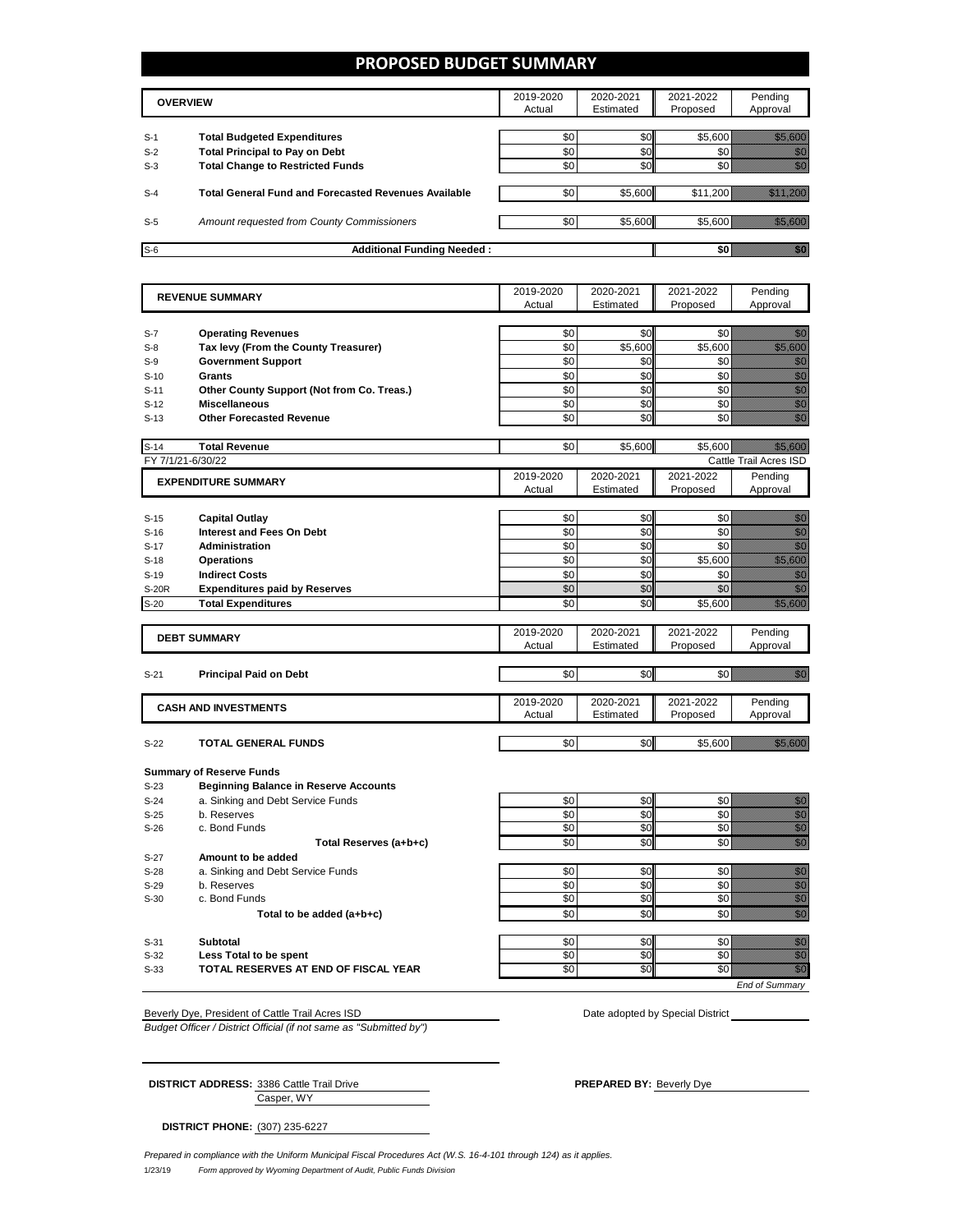|                    | Cattle Trail Acres ISD                              |                  |           |            | <b>FYE</b> | 6/30/2022                                                                                                                                                                                                                        |
|--------------------|-----------------------------------------------------|------------------|-----------|------------|------------|----------------------------------------------------------------------------------------------------------------------------------------------------------------------------------------------------------------------------------|
|                    | <b>NAME OF DISTRICT/BOARD</b>                       |                  |           |            |            |                                                                                                                                                                                                                                  |
|                    |                                                     |                  |           |            |            |                                                                                                                                                                                                                                  |
|                    | PROPERTY TAXES AND ASSESSMENTS                      |                  |           |            |            |                                                                                                                                                                                                                                  |
|                    |                                                     |                  |           |            |            |                                                                                                                                                                                                                                  |
|                    |                                                     | <b>DOA Chart</b> | 2019-2020 | 2020-2021  | 2021-2022  | Pending                                                                                                                                                                                                                          |
|                    |                                                     | of Accounts      | Actual    | Estimated  | Proposed   | Approval                                                                                                                                                                                                                         |
| $R-1$              | <b>Property Taxes and Assessments Received</b>      |                  |           |            |            |                                                                                                                                                                                                                                  |
| $R-1.1$            | Tax Levy (From the County Treasurer)                | 4001             | \$0       | \$5,600    | \$5,600    | <u>ti ali postali provinci provinci provinci provinci provinci provinci provinci provinci provinci provinci prov</u>                                                                                                             |
| $R-1.2$            | Other County Support (see note on the right)        | 4005             | \$0       | \$0        | \$0        |                                                                                                                                                                                                                                  |
|                    |                                                     |                  |           |            |            |                                                                                                                                                                                                                                  |
|                    | <b>FORECASTED REVENUE</b>                           |                  |           |            |            |                                                                                                                                                                                                                                  |
|                    |                                                     |                  |           |            |            |                                                                                                                                                                                                                                  |
|                    |                                                     | <b>DOA Chart</b> | 2019-2020 | 2020-2021  | 2021-2022  | Pending                                                                                                                                                                                                                          |
|                    |                                                     | of Accounts      | Actual    | Estimated  | Proposed   | Approval                                                                                                                                                                                                                         |
| $R-2$              | <b>Revenues from Other Governments</b>              |                  |           |            |            |                                                                                                                                                                                                                                  |
| $R - 2.1$          | State Aid                                           | 4211             | \$0       | \$0        | \$0        |                                                                                                                                                                                                                                  |
| $R - 2.2$          | Additional County Aid (non-treasurer)               | 4237             | \$0       | \$0        | \$0        |                                                                                                                                                                                                                                  |
|                    | R-2.3 City (or Town) Aid                            | 4237             | \$0       | \$0        | \$0        |                                                                                                                                                                                                                                  |
|                    | R-2.4 Other (Specify)                               | $\bf{0}$         | \$0       | \$0        | \$0        |                                                                                                                                                                                                                                  |
| $R - 2.5$          | <b>Total Government Support</b>                     |                  | \$0       | \$0        | \$0        | e di Caraccione di San Barbara, Caraccione di San Barbara, San Barbara, San Barbara, San Barbara, San Barbara,<br>Nati                                                                                                           |
| $R-3$              | <b>Operating Revenues</b>                           |                  |           |            |            |                                                                                                                                                                                                                                  |
| $R - 3.1$          | <b>Customer Charges</b>                             | 4300             | \$0       | \$0        | \$0        |                                                                                                                                                                                                                                  |
|                    | R-3.2 Sales of Goods or Services                    | 4300             | \$0       | \$0        | \$0        |                                                                                                                                                                                                                                  |
| R-3.3              | <b>Other Assessments</b>                            | 4503             | \$0       | \$0        | \$0        |                                                                                                                                                                                                                                  |
| R-3.4              | <b>Total Operating Revenues</b>                     |                  | \$0       | \$0        | \$0        | en de la familie de la familie de la familie de la familie de la familie de la familie de la familie de la fam<br>De la familie de la familie de la familie de la familie de la familie de la familie de la familie de la famili |
| $R-4$              | Grants                                              |                  |           |            |            |                                                                                                                                                                                                                                  |
| $R - 4.1$          | <b>Direct Federal Grants</b>                        | 4201             | \$0       | \$0        | \$0        |                                                                                                                                                                                                                                  |
|                    | R-4.2 Federal Grants thru State Agencies            | 4201<br>4211     | \$0       | \$0<br>\$0 | \$0<br>\$0 |                                                                                                                                                                                                                                  |
|                    | R-4.3 Grants from State Agencies                    |                  | \$0       |            | \$0        | <u>i Sa</u>                                                                                                                                                                                                                      |
| $R - 4.4$<br>$R-5$ | <b>Total Grants</b><br><b>Miscellaneous Revenue</b> |                  | \$0       | \$0        |            |                                                                                                                                                                                                                                  |
| $R - 5.1$          | Interest                                            | 4501             | \$0       | \$0        | \$0        |                                                                                                                                                                                                                                  |
| R-5.2              | Other: Specify                                      | 4500             | \$0       | \$0        | \$0        |                                                                                                                                                                                                                                  |
|                    | R-5.3 Other: Additional                             |                  |           |            |            |                                                                                                                                                                                                                                  |
| $R - 5.4$          | <b>Total Miscellaneous</b>                          |                  | \$0       | \$0        | \$0        | en de la falsa<br>Maria de la falsa de la falsa de la falsa de la falsa de la falsa de la falsa de la falsa de la                                                                                                                |
| $R - 5.5$          | <b>Total Forecasted Revenue</b>                     |                  | \$0       | \$0        | \$0        | en<br>Vidu                                                                                                                                                                                                                       |
|                    |                                                     |                  |           |            |            |                                                                                                                                                                                                                                  |
| $R-6$              | <b>Other Forecasted Revenue</b>                     |                  |           |            |            |                                                                                                                                                                                                                                  |
| $R - 6.1$          | a. Other past due as estimated by Co. Treas.        | 4004             | \$0       | \$0        | \$0        |                                                                                                                                                                                                                                  |
| $R-6.2$            | b. Other forecasted revenue (specify):              |                  |           |            |            |                                                                                                                                                                                                                                  |
| $R-6.3$            |                                                     | 4500             | \$0       | \$0        | \$0        |                                                                                                                                                                                                                                  |
| $R-6.4$            |                                                     | 4500             | \$0       | \$0        | \$0        |                                                                                                                                                                                                                                  |
| $R-6.5$            |                                                     |                  |           |            |            |                                                                                                                                                                                                                                  |
| $R-6.6$            | Total Other Forecasted Revenue (a+b)                |                  | \$0       | \$0        | \$0        | en de la familie de la familie de la familie de la familie de la familie de la familie de la familie de la fam<br>De la familie de la familie de la familie de la familie de la familie de la familie de la familie de la famili |
|                    |                                                     |                  |           |            |            |                                                                                                                                                                                                                                  |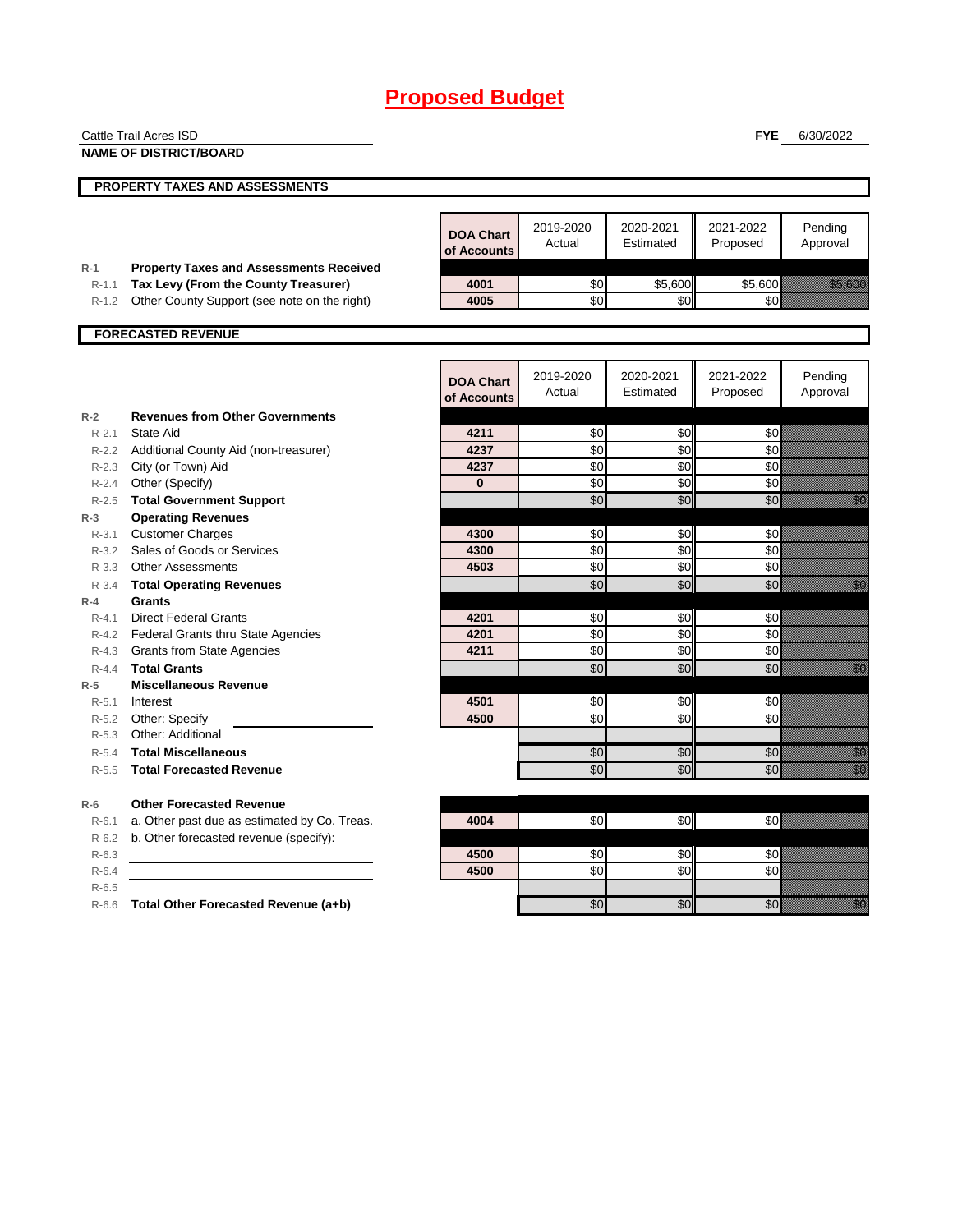#### Cattle Trail Acres ISD **NAME OF DISTRICT/BOARD**

## **CAPITAL OUTLAY BUDGET**

| E-1     | <b>Capital Outlay</b>   |
|---------|-------------------------|
| $F-11$  | <b>Real Property</b>    |
| $F-12$  | Vehicles                |
| $F-1.3$ | <b>Office Equipment</b> |
| $F-14$  | Other (Specify)         |
| $F-1.5$ |                         |
| $F-16$  |                         |
| $F-17$  |                         |
| $F-1.8$ | TOTAL CAPITAL OUTLAY    |
|         |                         |

| Pending<br>2021-2022<br>2019-2020<br>2020-2021<br><b>DOA Chart</b><br>Approval<br>Estimated<br>Actual<br>Proposed<br>of Accounts<br><b>Capital Outlay</b><br>\$0<br>\$0<br>\$0<br><b>Real Property</b><br>$E - 1.1$<br>6201<br>\$0<br>30 <sup>l</sup><br>Vehicles<br>\$0<br>$E - 1.2$<br>6210<br>\$0<br>\$0<br>\$0<br>Office Equipment<br>6211<br>$E-1.3$<br>Other (Specify)<br>$E-1.4$<br>\$0<br>\$0<br>\$0<br>$E-1.5$<br>6200<br>\$0<br>30 <sup>l</sup><br>\$0<br>$E-1.6$<br>6200<br>$E - 1.7$ |         |                             |  |     |     |     |                                                                                                                                                                                                                                 |
|--------------------------------------------------------------------------------------------------------------------------------------------------------------------------------------------------------------------------------------------------------------------------------------------------------------------------------------------------------------------------------------------------------------------------------------------------------------------------------------------------|---------|-----------------------------|--|-----|-----|-----|---------------------------------------------------------------------------------------------------------------------------------------------------------------------------------------------------------------------------------|
|                                                                                                                                                                                                                                                                                                                                                                                                                                                                                                  |         |                             |  |     |     |     |                                                                                                                                                                                                                                 |
|                                                                                                                                                                                                                                                                                                                                                                                                                                                                                                  |         |                             |  |     |     |     |                                                                                                                                                                                                                                 |
|                                                                                                                                                                                                                                                                                                                                                                                                                                                                                                  |         |                             |  |     |     |     |                                                                                                                                                                                                                                 |
|                                                                                                                                                                                                                                                                                                                                                                                                                                                                                                  |         |                             |  |     |     |     |                                                                                                                                                                                                                                 |
|                                                                                                                                                                                                                                                                                                                                                                                                                                                                                                  |         |                             |  |     |     |     |                                                                                                                                                                                                                                 |
|                                                                                                                                                                                                                                                                                                                                                                                                                                                                                                  |         |                             |  |     |     |     |                                                                                                                                                                                                                                 |
|                                                                                                                                                                                                                                                                                                                                                                                                                                                                                                  |         |                             |  |     |     |     |                                                                                                                                                                                                                                 |
|                                                                                                                                                                                                                                                                                                                                                                                                                                                                                                  |         |                             |  |     |     |     |                                                                                                                                                                                                                                 |
|                                                                                                                                                                                                                                                                                                                                                                                                                                                                                                  |         |                             |  |     |     |     |                                                                                                                                                                                                                                 |
|                                                                                                                                                                                                                                                                                                                                                                                                                                                                                                  | $E-1.8$ | <b>TOTAL CAPITAL OUTLAY</b> |  | \$0 | \$0 | \$0 | en de la familie de la familie de la familie de la familie de la familie de la familie de la familie de la fam<br>Estat de la familie de la familie de la familie de la familie de la familie de la familie de la familie de la |

### **ADMINISTRATION BUDGET**

|           |                                      | <b>DOA Chart</b><br>of Accounts | 2019-2020<br>Actual | 2020-2021<br>Estimated | 2021-2022<br>Proposed | Pending<br>Approval                          |
|-----------|--------------------------------------|---------------------------------|---------------------|------------------------|-----------------------|----------------------------------------------|
| $E-2$     | <b>Personnel Services</b>            |                                 |                     |                        |                       |                                              |
| $E - 2.1$ | Administrator                        | 7002                            | \$0                 | \$0                    | \$0                   |                                              |
| $E - 2.2$ | Secretary                            | 7003                            | \$0                 | \$0                    | \$0                   |                                              |
| $E - 2.3$ | Clerical                             | 7004                            | \$0                 | \$0                    | \$0                   |                                              |
| $E - 2.4$ | Other (Specify)                      |                                 |                     |                        |                       |                                              |
| $E - 2.5$ |                                      | 7005                            | \$0                 | \$0                    | \$0                   |                                              |
| $E-2.6$   |                                      | 7005                            | \$0                 | \$0                    | \$0                   |                                              |
| $E - 2.7$ |                                      |                                 |                     |                        |                       |                                              |
| $E-3$     | <b>Board Expenses</b>                |                                 |                     |                        |                       |                                              |
| $E - 3.1$ | Travel                               | 7011                            | \$0                 | \$0                    | \$0                   |                                              |
| $E - 3.2$ | Mileage                              | 7012                            | \$0                 | \$0                    | \$0                   |                                              |
| $E - 3.3$ | Other (Specify)                      |                                 |                     |                        |                       |                                              |
| $E - 3.4$ |                                      | 7013                            | \$0                 | \$0                    | \$0                   |                                              |
| $E - 3.5$ |                                      | 7013                            | \$0                 | \$0                    | \$0                   |                                              |
| $E - 3.6$ |                                      |                                 |                     |                        |                       |                                              |
| $E-4$     | <b>Contractual Services</b>          |                                 |                     |                        |                       |                                              |
| $E - 4.1$ | Legal                                | 7021                            | \$0                 | \$0                    | \$0                   |                                              |
| $E-4.2$   | Accounting/Auditing                  | 7022                            | \$0                 | \$0                    | \$0                   |                                              |
| $E - 4.3$ | Other (Specify)                      |                                 |                     |                        |                       |                                              |
| $E-4.4$   |                                      | 7023                            | \$0                 | \$0                    | \$0                   |                                              |
| $E - 4.5$ |                                      | 7023                            | \$0                 | \$0                    | \$0                   |                                              |
| $E - 4.6$ |                                      |                                 |                     |                        |                       |                                              |
| $E-5$     | <b>Other Administrative Expenses</b> |                                 |                     |                        |                       |                                              |
| $E - 5.1$ | <b>Office Supplies</b>               | 7031                            | \$0                 | \$0                    | \$0                   |                                              |
| $E - 5.2$ | Office equipment, rent & repair      | 7032                            | \$0                 | \$0                    | \$0                   |                                              |
| $E - 5.3$ | Education                            | 7033                            | \$0                 | \$0                    | $\frac{6}{3}$         |                                              |
| $E - 5.4$ | Registrations                        | 7034                            | \$0                 | \$0                    | \$0                   |                                              |
| $E-5.5$   | Other (Specify)                      |                                 |                     |                        |                       |                                              |
| $E - 5.6$ |                                      | 7035                            | \$0                 | \$0                    | \$0                   |                                              |
| $E - 5.7$ |                                      | 7035                            | \$0                 | \$0                    | \$0                   |                                              |
| $E-5.8$   |                                      |                                 |                     |                        |                       |                                              |
| $E-6$     | <b>TOTAL ADMINISTRATION</b>          |                                 | \$0                 | \$0                    | \$0                   | en de la filosofia<br>Altres de la filòlogía |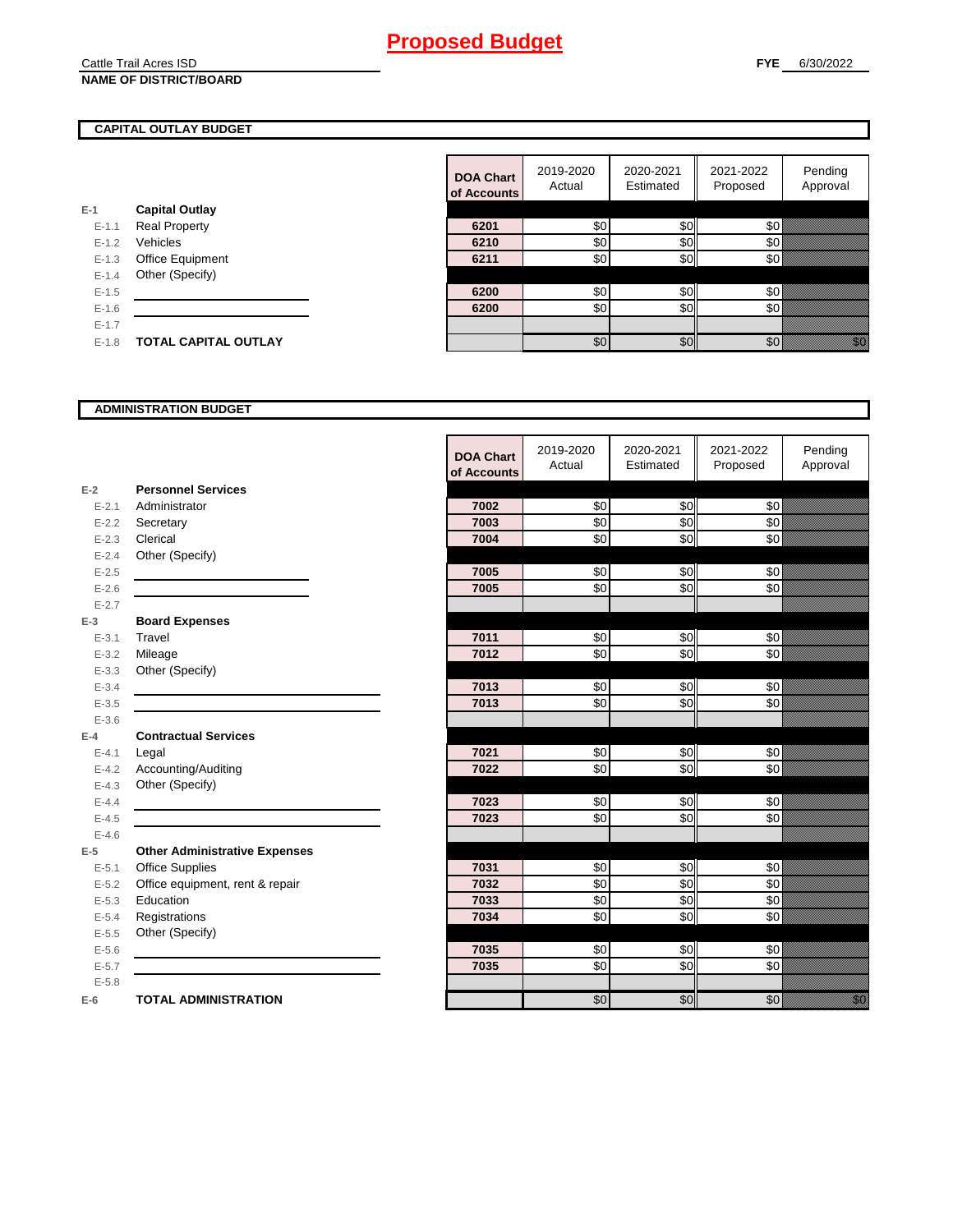Cattle Trail Acres ISD

**E-7**

**E-8 Travel**

**E-9**

**E-10**

**E-11 Contractual Arrangements (List)** 

**E-12** 

## **OPERATIONS BUDGET**

|            |                                                                                                                       | <b>DOA Chart</b><br>of Accounts | 2019-2020<br>Actual | 2020-2021<br>Estimated | 2021-2022<br>Proposed | Pending<br>Approval |
|------------|-----------------------------------------------------------------------------------------------------------------------|---------------------------------|---------------------|------------------------|-----------------------|---------------------|
| $E-7$      | <b>Personnel Services</b>                                                                                             |                                 |                     |                        |                       |                     |
| $E - 7.1$  | <b>Wages--Operations</b>                                                                                              | 7202                            | \$0 <sub>1</sub>    | \$0                    | \$0                   |                     |
| $E - 7.2$  | <b>Service Contracts</b>                                                                                              | 7203                            | \$0                 | SO <sub>o</sub>        | \$0                   |                     |
| $E - 7.3$  | Other (Specify)                                                                                                       |                                 |                     |                        |                       |                     |
| $E - 7.4$  | Road repair and maintenance                                                                                           | 7204                            | \$0                 | \$0                    | \$5,600               | <u>tionalisti</u>   |
| $E - 7.5$  |                                                                                                                       | 7204                            | $\overline{6}$      | \$0                    | \$0                   |                     |
| $E - 7.6$  |                                                                                                                       |                                 |                     |                        |                       |                     |
| E-8        | <b>Travel</b>                                                                                                         |                                 |                     |                        |                       |                     |
| $E-8.1$    | Mileage                                                                                                               | 7211                            | \$0                 | \$0                    | \$0                   |                     |
| $E - 8.2$  | Other (Specify)                                                                                                       |                                 |                     |                        |                       |                     |
| $E - 8.3$  |                                                                                                                       | 7212                            | \$0                 | \$0                    | \$0                   |                     |
| $E - 8.4$  |                                                                                                                       | 7212                            | \$0                 | \$0                    | \$0                   |                     |
| $E-8.5$    |                                                                                                                       |                                 |                     |                        |                       |                     |
| E-9        | <b>Operating supplies (List)</b>                                                                                      |                                 |                     |                        |                       |                     |
| $E - 9.1$  |                                                                                                                       | 7220                            | \$0                 | \$0                    | \$0                   |                     |
| $E - 9.2$  |                                                                                                                       | 7220                            | \$0                 | \$0                    | \$0                   |                     |
| $E - 9.3$  |                                                                                                                       | 7220                            | \$0                 | \$0                    | \$0                   |                     |
| $E - 9.4$  |                                                                                                                       | 7220                            | \$0                 | \$0                    | \$0                   |                     |
| $E-9.5$    |                                                                                                                       |                                 |                     |                        |                       |                     |
| E-10       | <b>Program Services (List)</b>                                                                                        |                                 |                     |                        |                       |                     |
| $E-10.1$   |                                                                                                                       | 7230                            | \$0                 | \$0                    | \$0                   |                     |
| $E-10.2$   |                                                                                                                       | 7230                            | $\overline{50}$     | \$0                    | \$0                   |                     |
| $E-10.3$   | <u> 1989 - Johann Barbara, martin amerikan basar dan berasal dan berasal dalam basar dalam basar dalam basar dala</u> | 7230                            | \$0                 | \$0                    | \$0                   |                     |
| $E-10.4$   |                                                                                                                       | 7230                            | \$0                 | \$0                    | \$0                   |                     |
| $E-10.5$   |                                                                                                                       |                                 |                     |                        |                       |                     |
| $E-11$     | <b>Contractual Arrangements (List)</b>                                                                                |                                 |                     |                        |                       |                     |
| $E - 11.1$ |                                                                                                                       | 7400                            | \$0                 | \$0                    | \$0                   |                     |
| $E-11.2$   |                                                                                                                       | 7400                            | \$0                 | \$0                    | \$0                   |                     |
| $E-11.3$   | <u> 1980 - Johann Barbara, martxa alemaniar arg</u>                                                                   | 7400                            | \$0                 | \$0                    | \$0                   |                     |
| $E-11.4$   |                                                                                                                       | 7400                            | \$0                 | \$0                    | \$0                   |                     |
| $E-11.5$   |                                                                                                                       |                                 |                     |                        |                       |                     |
| E-12       | <b>Other operations (Specify)</b>                                                                                     |                                 |                     |                        |                       |                     |
| $E-12.1$   |                                                                                                                       | 7450                            | \$0                 | \$0                    | \$0                   |                     |
| $E-12.2$   | <u> 1989 - Johann Barn, amerikansk politiker (d. 1989)</u>                                                            | 7450                            | $\sqrt{6}$          | \$0                    | \$0                   |                     |
| $E-12.3$   |                                                                                                                       | 7450                            | \$0                 | \$0                    | \$0                   |                     |
| $E-12.4$   |                                                                                                                       | 7450                            | \$0                 | \$0                    | \$0                   |                     |
| $E-12.5$   |                                                                                                                       |                                 |                     |                        |                       |                     |
| E-13       | <b>TOTAL OPERATIONS</b>                                                                                               |                                 | \$0                 | \$0                    | \$5,600               | <u> Karlin Sara</u> |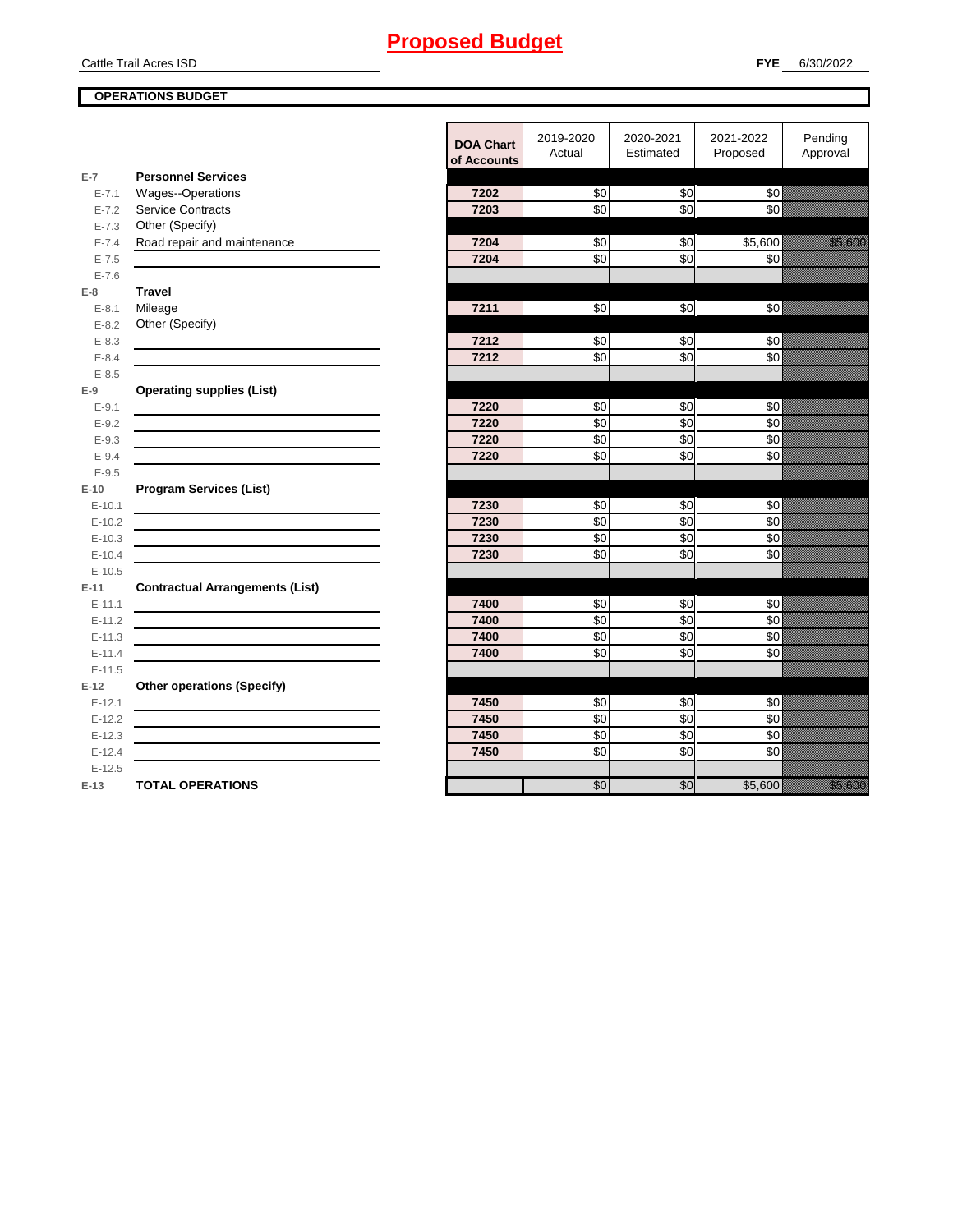Cattle Trail Acres ISD

## **INDIRECT COSTS BUDGET**

|          |                              | <b>DOA Chart</b><br>of Accounts | 2019-2020<br>Actual | 2020-2021<br>Estimated | 2021-2022<br>Proposed | Pending<br>Approval               |
|----------|------------------------------|---------------------------------|---------------------|------------------------|-----------------------|-----------------------------------|
| $E-14$   | <b>Insurance</b>             |                                 |                     |                        |                       |                                   |
| $E-14.1$ | Liability                    | 7502                            | \$0                 | \$0                    | \$0                   |                                   |
|          |                              | 7503                            |                     |                        |                       |                                   |
| $E-14.2$ | Buildings and vehicles       |                                 | \$0                 | \$0                    | \$0                   |                                   |
| $E-14.3$ | Equipment                    | 7504                            | \$0                 | \$0                    | \$0                   |                                   |
| $E-14.4$ | Other (Specify)              |                                 |                     |                        |                       |                                   |
| $E-14.5$ |                              | 7505                            | \$0                 | \$0                    | \$0                   |                                   |
| $E-14.6$ |                              | 7505                            | \$0                 | \$0                    | \$0                   |                                   |
| $E-14.7$ |                              |                                 |                     |                        |                       |                                   |
| $E-15$   | Indirect payroll costs:      |                                 |                     |                        |                       |                                   |
| $E-15.1$ | FICA (Social Security) taxes | 7511                            | \$0                 | \$0                    | \$0                   |                                   |
| $E-15.2$ | <b>Workers Compensation</b>  | 7512                            | \$0                 | \$0                    | \$0                   |                                   |
| $E-15.3$ | <b>Unemployment Taxes</b>    | 7513                            | \$0                 | \$0                    | \$0                   |                                   |
| $E-15.4$ | Retirement                   | 7514                            | \$0                 | \$0                    | \$0                   |                                   |
| $E-15.5$ | <b>Health Insurance</b>      | 7515                            | \$0                 | \$0                    | \$0                   |                                   |
| $E-15.6$ | Other (Specify)              |                                 |                     |                        |                       |                                   |
| $E-15.7$ |                              | 7516                            | \$0                 | \$0                    | \$0                   |                                   |
| $E-15.8$ |                              | 7516                            | \$0                 | \$0                    |                       |                                   |
| $E-15.9$ |                              |                                 |                     |                        |                       |                                   |
|          |                              |                                 |                     |                        |                       |                                   |
| $E-17$   | <b>TOTAL INDIRECT COSTS</b>  |                                 | \$0                 | \$0                    | \$0                   | en de la filo<br>Maria de la filo |

## **DEBT SERVICE BUDGET**

|         |                           | <b>DOA Chart</b><br>of Accounts | 2019-2020<br>Actual | 2020-2021<br>Estimated | 2021-2022<br>Proposed | Pending<br>Approval |
|---------|---------------------------|---------------------------------|---------------------|------------------------|-----------------------|---------------------|
|         | <b>Debt Service</b>       |                                 |                     |                        |                       |                     |
| $D-1.1$ | Principal                 | 6401                            | \$0                 | \$0I                   | \$0                   |                     |
| $D-1.2$ | Interest                  | 6410                            | \$0                 | SOI                    | \$0                   |                     |
| $D-1.3$ | Fees                      | 6420                            | \$0                 | SOII                   | \$0                   |                     |
|         | <b>TOTAL DEBT SERVICE</b> |                                 | \$0                 | \$0                    | \$0                   | i kilik             |

| D-1 |  | <b>Debt Service</b> |
|-----|--|---------------------|
|-----|--|---------------------|

D-1.1 **Principal** 

D-1.2 **Interest** 

**D-2 TOTAL DEBT SERVICE**